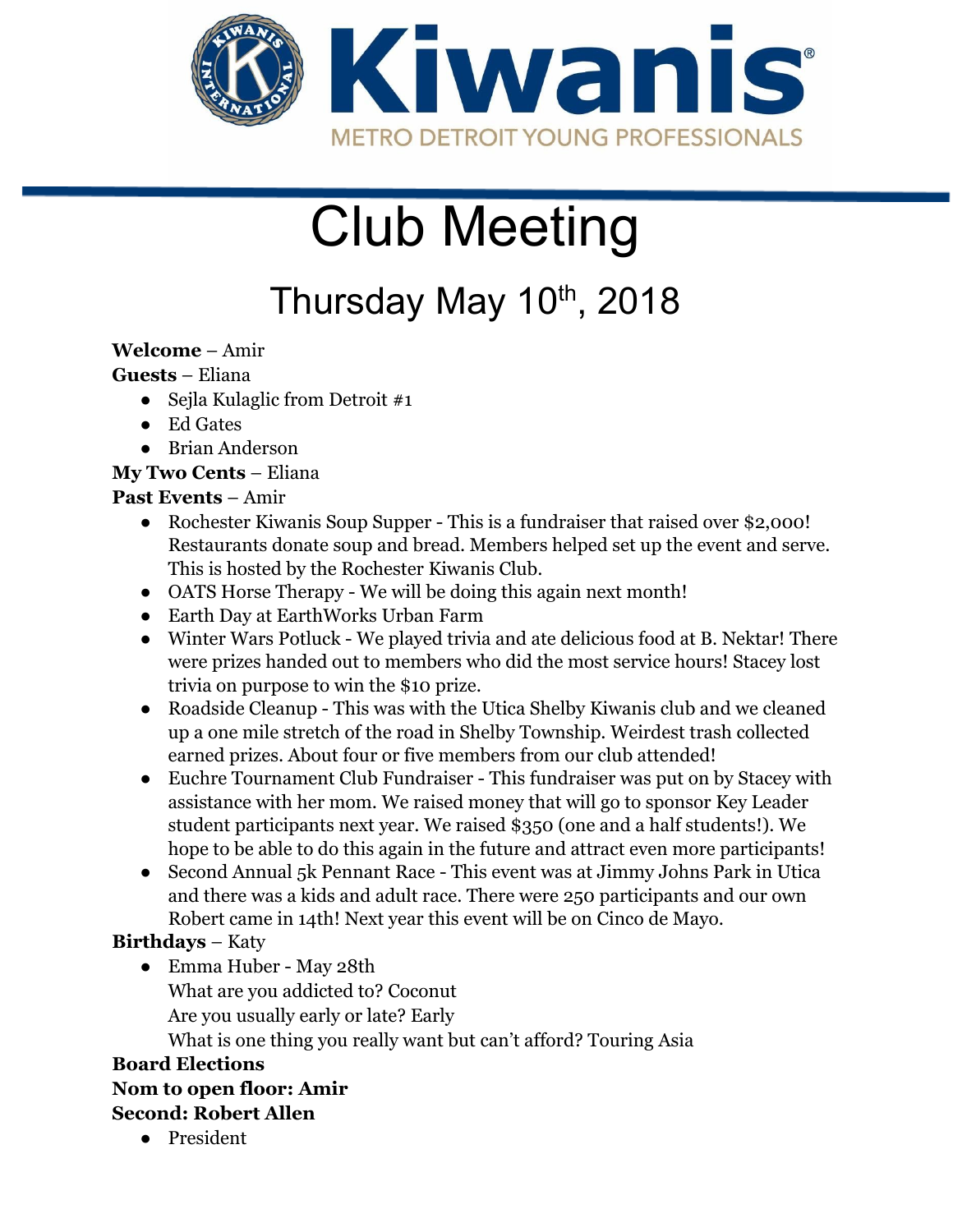○ Nominations: Stacey Buchanan

- Motion to close: Andre, Second: Katy
- Motion to open: Amir, David W
- Vice President
	- Nominations: Robert Allen
- Motion to close: Katy, Andre
- Open: Amir, Kelly
- Secretary/Treasurer
	- Nominations:
		- Meg Whybra (Katy, second Kelly) accepts
- Close: David W, Katy
- Open: Amir, Robert
- Service Director
	- Nominations: James Edwards
- Close: Robert, Katy
- Open: Amir, Kelly
- Social Director Interim
	- Jen Mitchell
- Close: Kelly, Stacey
- Open: Amir, Kelly
- Social Director Next Year
	- Jen Mitchell
- Close: Andre, Kelly
- Open: Amir, Katy
- Development Director
	- Katie Carbin (David Willoughby, Andre) accepts
- Close: Kelly, Stacey
- Close floor for nominations: Kelly, Robert
- Motion to voice vote on everything: Kelly
- Open to do a voice vote: Amir, Andre
- Voice vote for Development Director: Amir, Kelly
	- Motion passes
- Motion to combine all remaining positions into one voice vote: Kelly, Robert Allen
	- Motion passes
- Motion to elect all people nominated for remaining positions by voice vote: Amir, Katy
	- All voted yea
- All people elected YAY THEM
- WINNERS:
	- President: Stacey Buchanan
	- Vice President: Robert Allen
	- Secretary/Treasurer: Meg Whybra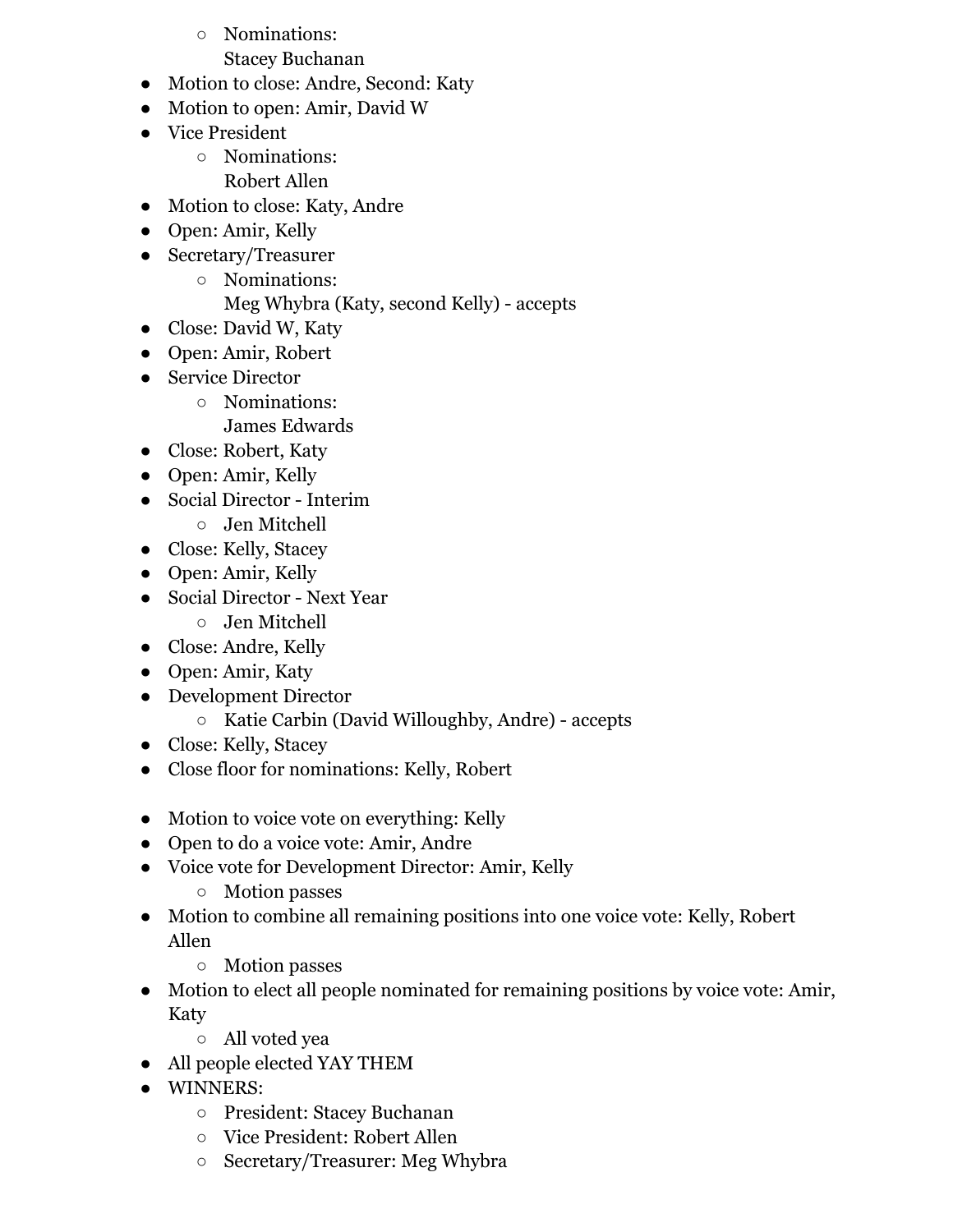- Service Director: James Edwards
- Social Director
	- Interm: Jen Mitchell
	- 18-19: Jen Mitchell
- Development Director: Katie Carbin
- Past President: Amir Shahidi

#### **Board Update**

- Key Leader Kelly and Robert
	- This is a weekend long camp for high school students. We sponsored a student (Noah) from Hamtramck. He had an amazing time! Students from all across the state attend and student facilitators lead the weekend. A low-ropes course is done on Saturday morning to help with team building skills. There was also a super fun bonfire! It's awesome that we were able to send a student, and hopefully next year we can send more!
- $\bullet$  Little Free Library Kiley Kiley is reaching out to local parks to see which might want us to put a Little Free Library in. Also looking at the possibility of adopting a park
- Kiwanis Day at the Park Tigers Game TIckets are \$35 and includes a t-shirt. A proceed of the sales goes to the Michigan District. We are partnering with Detroit Kiwanis #1 for this event.

#### **District Update** - Kelly

- Raffle tickets This is a fundraiser for both the club and the district. If you do not think that you can sell your tickets, you can pass them on to Kelly or Robert. The prize is \$6,000.
- Kiwanis Trivia
	- o Kiwanis was founded in 1915.
	- o Kiwanis launched a campaign in the 90s to eliminate iodine deficiency syndrome. They teamed up with UNICEF and were successful!
	- o Kiwanis sponsors the Eliminate project, which aims to eliminate maternal and neonatal tetanus. This is in conjunction with UNICEF. The things we are doing is working to develop safe birthing practices. The other is working to make sure mothers are vaccinated against tetanus. We are still working on fundraising for this effort. You can look at the website to see which countries we have been able to eliminate MNT from.
	- o Michigan Foundation helps provide programs for children in select Michigan hospitals.
- $\bullet$  Sejla from Detroit Kiwanis #1
	- o Day at the Park is on July 28th, be sure to buy your ticket before the end of the month
- Our club will be working to organize a service event before the Detroit  $\#1$ birthday party event in January.

#### **Upcoming Projects** – Respective lead

- Axe-Throwing Social  $5/11$ 
	- o This is at the HUB in Auburn Hills. We have the lane for one hour and the cost is \$10/person. It is scored individually but we could play on teams if we wish. We will likely stay after for drinks.
- Division Council Meeting  $-5/16$